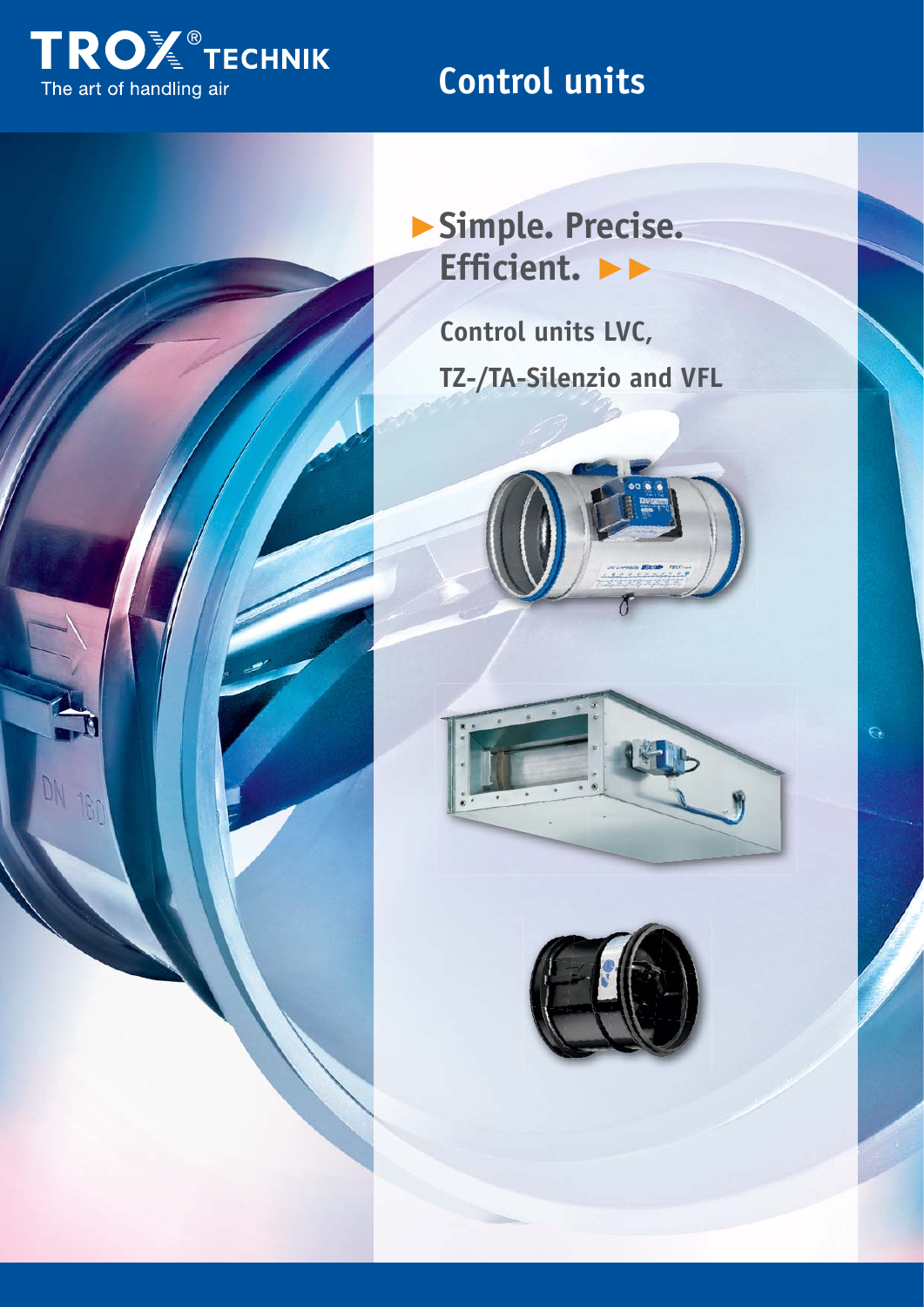

## ▶**The art of handling air** ▶▶

**Ventilation and air conditioning systems** must fulfil complex and demanding requirements. With decades of experience and international expertise, TROX provides the know-how for monitoring and controlling the ventilation and air conditioning in all kinds of internal spaces including complete laboratories with fume cupboard and room control and areas with clean room technology or potentially explosive atmospheres. TROX control units and systems distinguish themselves by their quality, easy commissioning and precise function. It is not surprising, then, that more than 63,000 LABCONTROL volume flow controllers have been installed worldwide.

**TROX VARYCONTROL VAV terminal units** are control units for supply air and extract air systems. They work with an external power supply and can be used for controlling, restricting, or shutting off the airflow in room air conditioning systems. Depending on their construction the units can meet even the most demanding acoustic requirements; different materials and surface finishes are also available.

**TROX CONSTANTFLOW** volume flow controllers are mechanical selfpowered units for the control of supply air or extract air in constant air volume systems. The controllers work basically without an external power supply. For special applications they can be fitted with actuators.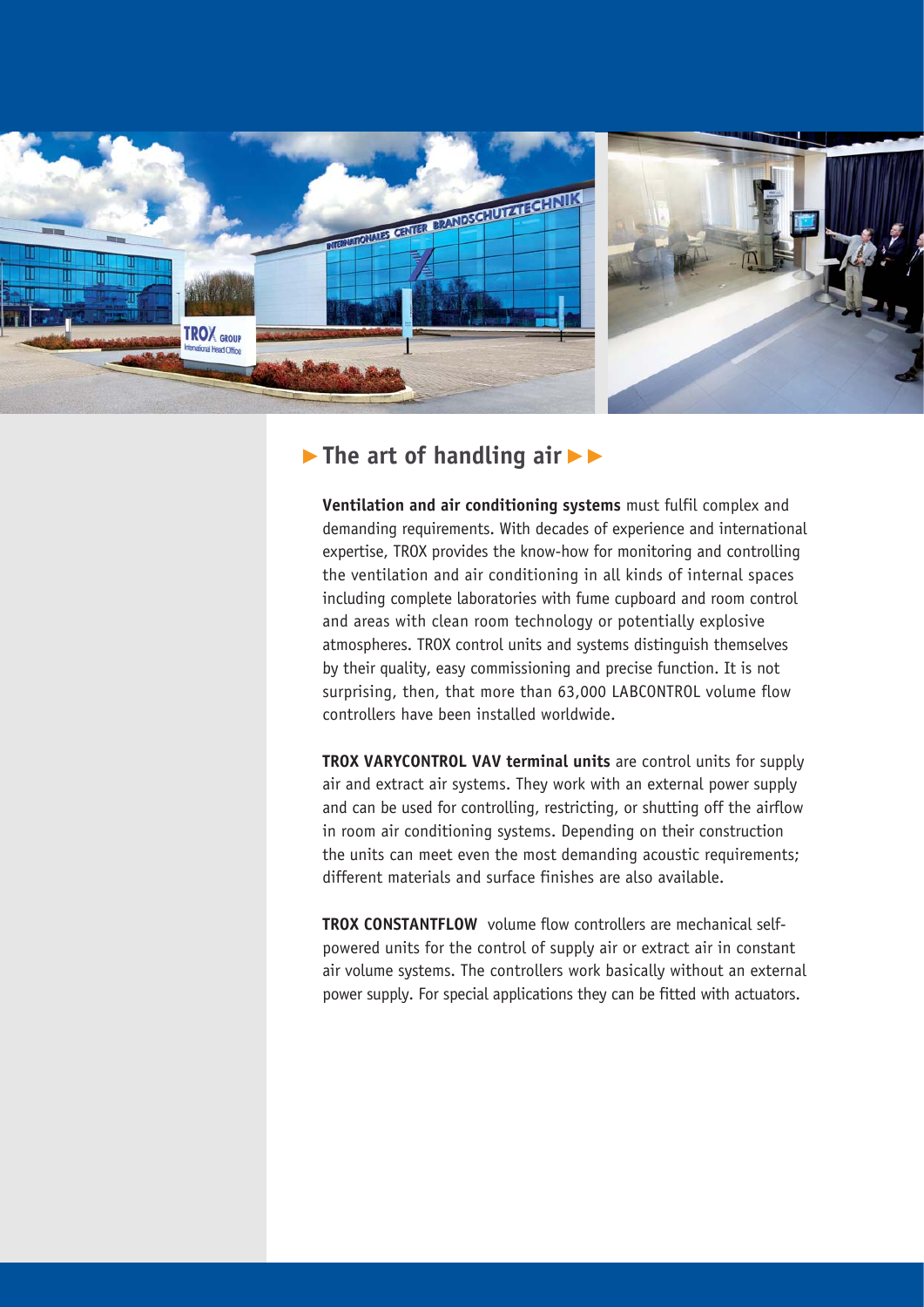#### **For universal application.**

This compact VAV terminal unit is now available with both Easy and Compact controllers. As the name suggests, the Easy controllers are easy to use, with potentiometers for flow rate setting. The Compact controllers are tamper-proof since flow rate adjusting requires an adjustment device; integration with a bus system (MP) is simple. Due to the unique measurement principle the LVC is suitable even for unfavourable upstream conditions without a straight upstream section.

- New measurement principle, optimised for low airflow velocities from 0.6 to 6 m/s
- No straight upstream section required
- Compact construction, only 310 mm long
- Optimised for low differential pressures from 30 to 300 Pa
- Closed blade air leakage to EN 1751, class 3; casing air leakage to EN 1751, class C
- Tamper-proof Compact variant, can be integrated with a bus system



# **<sup>1</sup> <sup>2</sup> <sup>3</sup> 4 5 6**

a ces se e se a seu cen ann ann an a

# **The Easy variant**





**High control accuracy even in case of unfavourable upstream conditions**



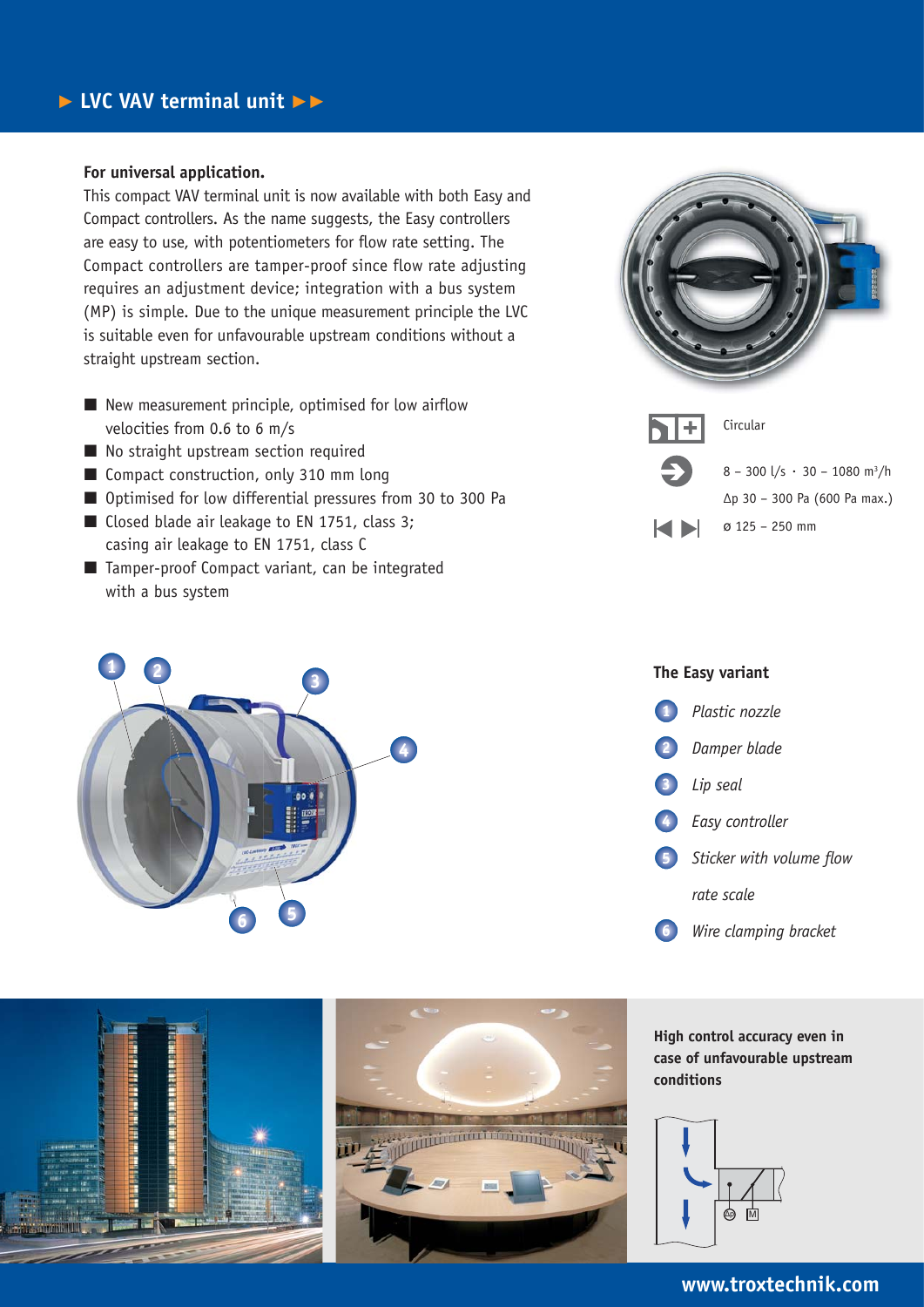## ▶ **TZ-/TA-Silenzio VAV terminal units** ▶▶

#### **Whisper quiet operation due to sound attenuator.**

The VAV terminal units of Types TZ-Silenzio and TA-Silenzio have been developed for use in buildings with very demanding acoustic requirements and low airflow velocities. They are suitable for the control of supply air (TZ-Silenzio) or extract air (TA-Silenzio).

- VAV terminal units in five nominal sizes
- Highly effective integral attenuator
- Optimised for airflow velocities of 0.7 to 6 m/s
- High control accuracy even in case of unfavourable upstream conditions
- Compact construction with rectangular connections on both ends
- Electronic control components for different applications (Easy, Compact and Universal)
- Closed blade air leakage to EN 1751, class 4; casing air leakage to EN 1751, class B
- Large volume flow rate control range: approx.  $10 100\%$ of the nominal volume flow rate









#### **www.troxtechnik.com**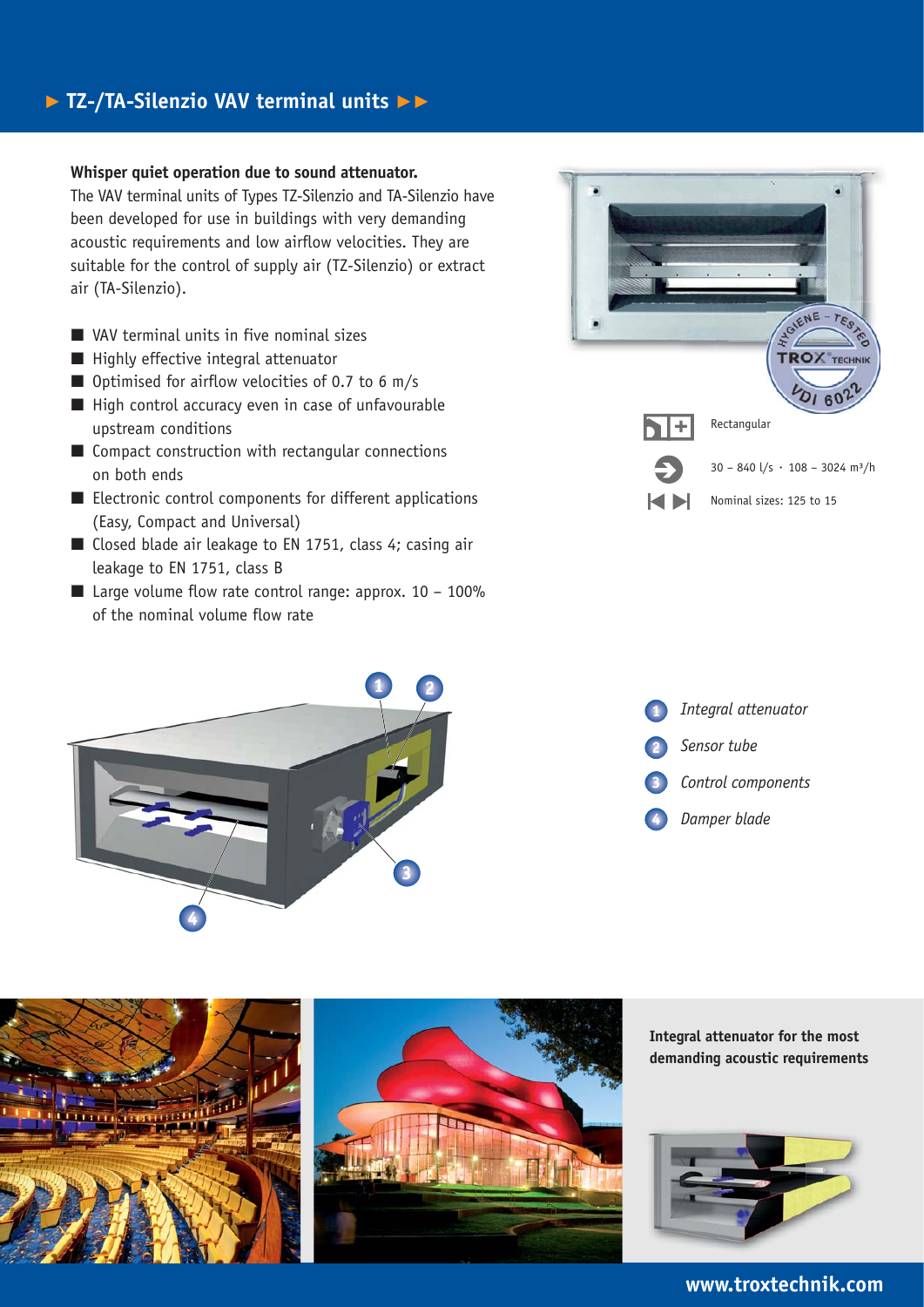### ▶ **VFL Volume flow rate limiter** ▶▶

#### **New serrated edge reduces air-regenerated noise.**

This proven TROX CAV controller has been acoustically optimised by a new serrated blade edge and generally improved in detail. Due to the new design the scale for setting the volume flow rate can be completely covered. The VFL volume flow limiter can be used wherever constant volume flows must be maintained.

- Simple and quick fitting and commissioning on site
- Multi-level volume flow rate setpoints for each nominal size
- Precise and simple setting of volume flow rates using a scale
- Best accuracy among controllers for insertion
- Suitable for low airflow velocities from 0.8 m/s
- Any installation orientation; maintenance-free
- Volume flow rate setting range: < 20 to 100% of the nominal volume flow rate
- Volume flow rate accuracy: approx.  $\pm$  10% of the nominal volume flow rate
- Differential pressure range: 30 300 Pa
- $\blacksquare$  Operating temperature: 10 50 °C













#### **www.troxtechnik.com**